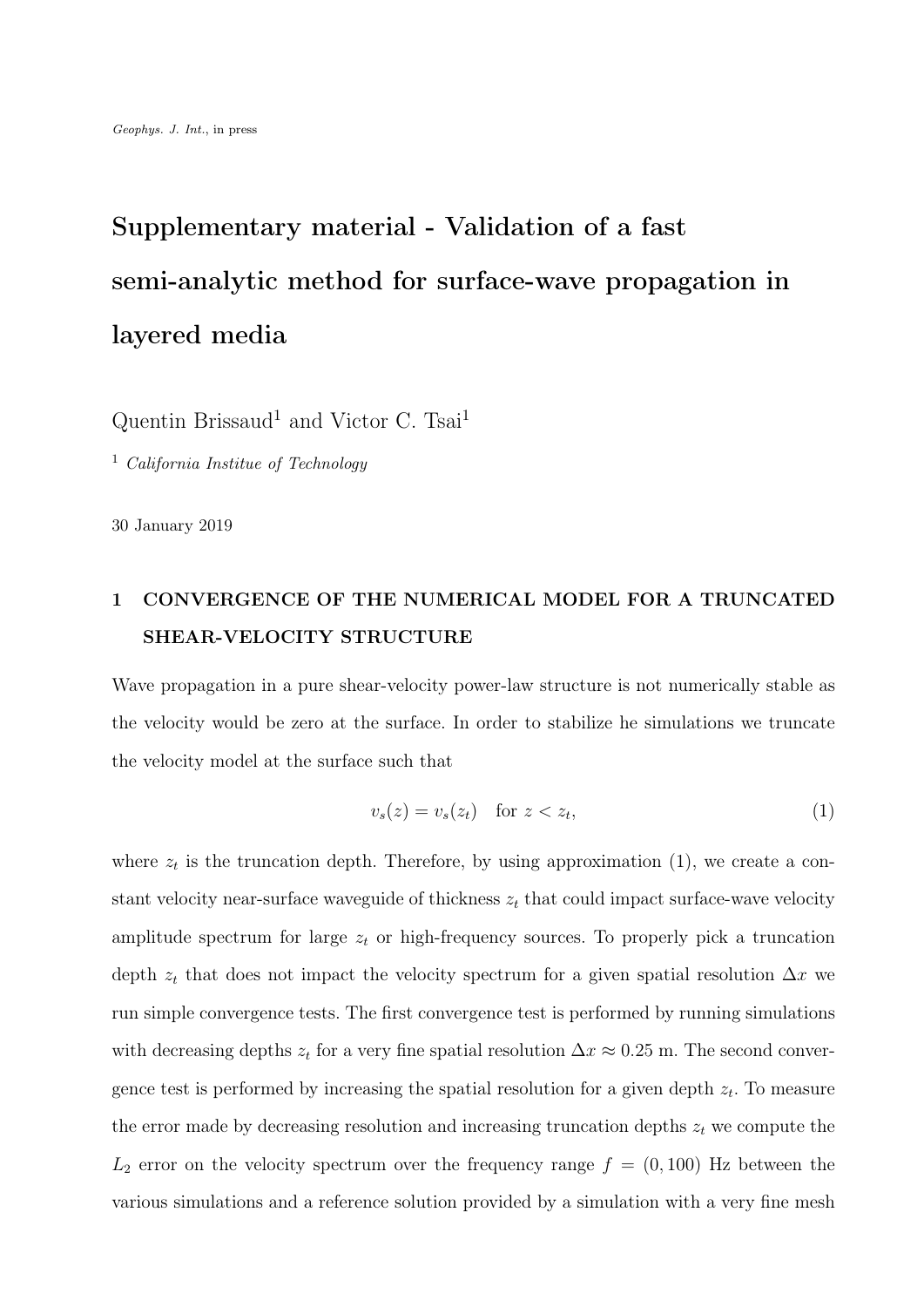#### 2 Q. Brissaud, V. C. Tsai



Figure 1. Panel a),  $L_2$  errors between the velocity spectrum, over the frequency range  $f = (0, 100)$ Hz, of a reference solution (with resolution  $\Delta x \approx 0.25$  m and  $z_t = 5 \times 10^{-4}$  m) and the numerical solutions for varying truncation depths and a given spatial resolution  $\Delta x \approx 0.25$  m. Panel b), L<sub>2</sub> errors in the velocity spectrum between the reference and the numerical solutions with varying spatial resolutions for a truncation depth  $z_t = 0.01$  m which corresponds to a depth for which the  $L_2$  error converged in panel  $a$ ).

 $\Delta x \approx 0.25$  m and  $z_t = 5 \times 10^{-4}$  m. Results are visible in Fig. 1 where we show in panel a) the test with varying truncation depths for a given resolution  $\Delta x \approx 0.25$  m and in panel b) the tests with varying spatial resolutions for a truncation depth  $z_t = 0.01$  m (corresponding to a depth for which the  $L_2$  error converged in panel a)). Based on these results and on the trade-off between computational time and error we choose a resolution depth  $z_t = 0.01$  m and resolution  $\Delta x \approx 0.8$  m.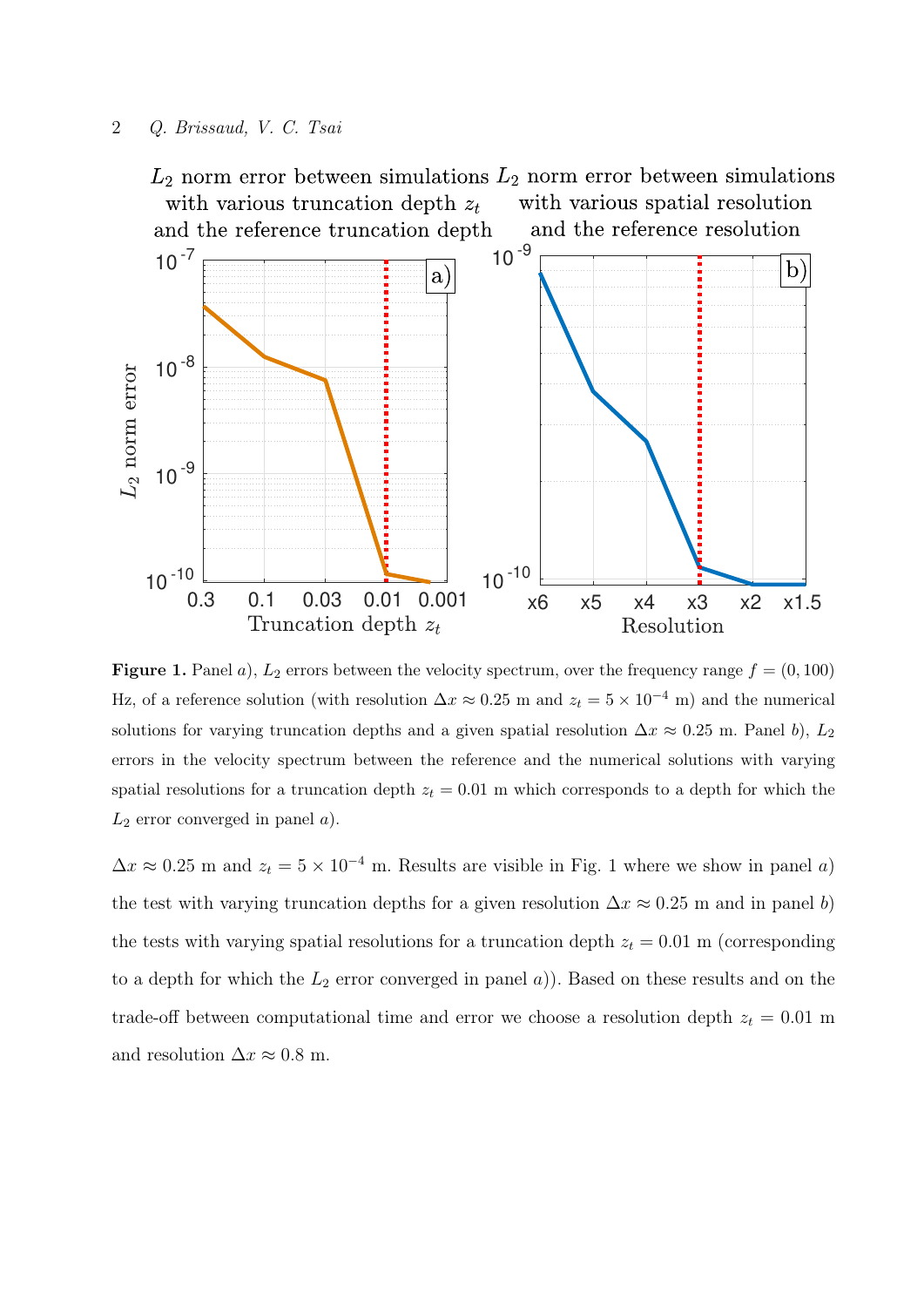## 2 RAYLEIGH-WAVE QUALITY FACTOR COMPUTATION IN A HETEROGENEOUS MEDIUM

In a viscoelastic medium, when the compressional and shear quality factors are varying with depth and/or the velocity profile non-constant with constant, the Rayleigh-wave propagation becomes dispersive. Therefore, the quality factor will not be equal to the surface Q values anymore but will become frequency dependent. For a given piecewise constant body-wave quality factor model over N layers, the Rayleigh-wave quality factor can be expressed in terms of the shear and compressional quality factors such that (Anderson et al. 1965)

$$
Q_R^{-1} = \sum_{i=1}^N (\frac{\beta_i}{v_c} \partial_{\beta_i} v_c Q_{s,i}^{-1} + \frac{\alpha_i}{v_c} \partial_{\alpha_i} v_c Q_{p,i}^{-1}),
$$
\n(2)

where  $(Q_{p,i}, Q_{s,i})_{i=1,N}$  are the compressional and shear quality factors of the i<sup>th</sup> layer,  $(\alpha_i)_{i=1,N} = v_{s,i}$  and  $(\beta_i)_{i=1,N} = v_{s,i}$  are the compressional and shear velocities of the  $i^{th}$  layer and  $(\partial_{c_{p,i}}, \partial_{c_{s,i}})_{i=1,N}$  are the partial derivatives along the compressional and shear velocities of the  $i<sup>th</sup>$  layer. Finally, the partial derivatives can be written in terms of the Rayleigh-wave eigenfunctions (Lai & Rix 1998)

$$
\partial_{\beta_i} v_c = \frac{\rho_i \beta_i}{k^2 v_u I_1} \int_{z_{i-1}}^{z_i} \left( (ke_2 - \partial_z e_1)^2 - 4ke_1 \partial_z e_2 \right) dz, \n\partial_{\alpha_i} v_c = \frac{\rho_i \alpha_i}{k^2 v_u I_1} \int_{z_{i-1}}^{z_i} \left( (ke_1 - \partial_z e_2)^2 \right) dz,
$$
\n(3)

where  $v_c, v_u$  are the phase and group velocities,  $z_i$  is the depth of the  $i^{th}$  layer,  $\rho_i$  the density of the  $i^{th}$  layer,  $k = \frac{2\pi f}{n}$  $\frac{2\pi f}{v_c}$  the angular wavenumber and  $I_1^R = \frac{1}{2}$  $\frac{1}{2} \int_0^\infty \rho(z) (e_1(z)^2 + e_2(z)^2) dz$ with  $(e_1, e_2)$  the horizontal and vertical Rayleigh-wave displacement eigenfunctions.

The Rayleigh-wave quality factor, computed with eq. 2, in the case of the "Los Angeles Pasadena"model. Note that in order to compute  $Q_R$  through eq. (2), one needs first to discretize the velocity model into N layers and for the "Los Angeles Pasadena"model, we used  $N = 199$  layers to properly capture the fine-scale velocity variations with depth. We observe that the higher the frequency the lower the  $Q_R$  value, as the body-wave quality factors are the smallest close to the surface. Also, the velocity jump in the "Los Angeles Pasadena"model introduced a discontinuity in the Rayleigh-wave quality factor around  $f \approx 1.4$  Hz.